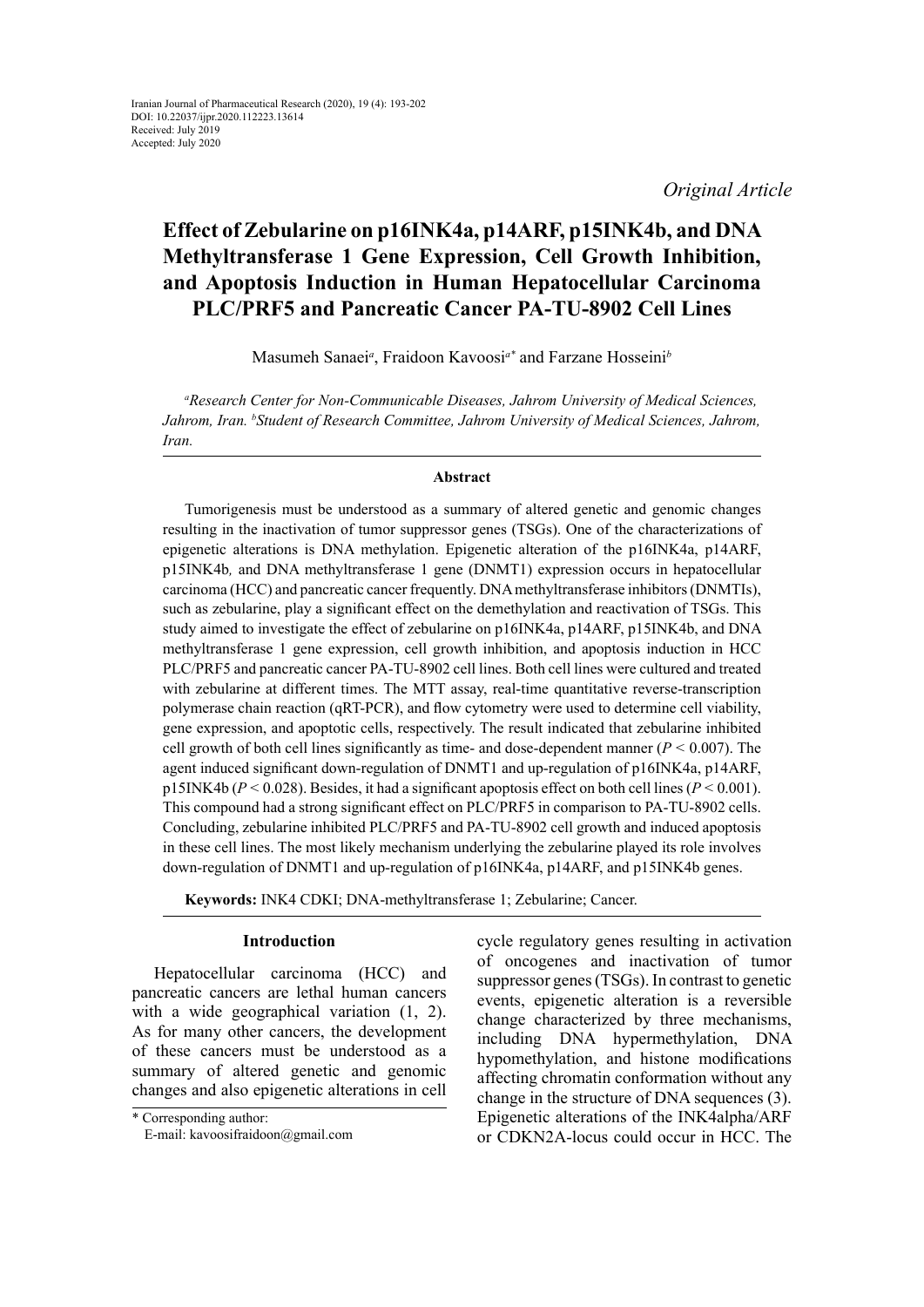INK4a-ARF locus, located on 9p21, codes three important TSGs, p14ARF, p15INK4b, and p16INK4a, involved in cell-cycle regulation. One of the characterizations of genomic cancer is the DNA methylation change that has also been termed epigenetic alterations. Epigenetic alterations of p14ARF, p15INK4b, and p16INK4a have been demonstrated in HCC and pancreatic cancer (4-6). In addition to HCC and pancreatic cancers, hypermethylation of these genes has been reported in other cancers such as pulmonary squamous cell carcinoma (SqCC), cervical cancer, prostate cancer, and esophageal carcinoma (7-10). DNA hypermethylation is reversible by DNA demethylating agents. Several classes of chemical agents, including adenosine analogs, nucleotide analogs, aminobenzoic derivatives, hydrazines, polyphenols, disulfides, phthalides, and antisenses, are evaluated as DNMTIs targeting DNA hypermethylation. These compounds can induce demethylation, which leads to reactivation of hypermethylated TSGs resulting in apoptosis induction in cancer cells. The significant effect of DNA methyltransferase inhibitors (DNMTIs), such as 5-aza-2′-deoxycytidine (5-aza-CdR) and zebularine [1-(beta-D-ribofuranosyl)-1, 2-dihydropyrimidin-2-one] on HCC (11, 13), and pancreatic cancers (14-16) has been reported by several studies. Consequently, DNA demethylation is the molecular mechanism by which the demethylating agents such as [zebularine](https://www.sciencedirect.com/topics/medicine-and-dentistry/zebularine) and 5-aza-CdR affect silenced TSGs. Indeed, [zebularine](https://www.sciencedirect.com/topics/medicine-and-dentistry/zebularine) can restore silenced TSGs by inhibition of [DNA](https://www.sciencedirect.com/topics/medicine-and-dentistry/dna-cytosine-5-methyltransferase-1)  [methyltransferase 1](https://www.sciencedirect.com/topics/medicine-and-dentistry/dna-cytosine-5-methyltransferase-1) (DNMT1) activity. An experimental study has demonstrated that this agent incorporates into DNA and exhibits cell [growth inhibition](https://www.sciencedirect.com/topics/biochemistry-genetics-and-molecular-biology/growth-inhibition) by DNMT1 inhibition in human cancer cell lines, including T24 bladder cancer, SW48, HCT15, and HT-29 colon cancer, PC3 prostate cancer, CFPAC-1 pancreatic cancer, and CALU-1 lung cancer (17). A preclinical study has indicated that mRNA expression of p14ARF could be reactivated in methylated [neuroblastoma](https://www.sciencedirect.com/topics/medicine-and-dentistry/neuroblastoma-cell)  [cells](https://www.sciencedirect.com/topics/medicine-and-dentistry/neuroblastoma-cell) (18). Other researches have reported that zebularine is an effective inhibitor of p15INK4B and p16INK4a methylation and reactivates these methylated genes leads to cell growth inhibition in AML and T24

bladder carcinoma cells, respectively (19, 20). In addition to zebularine, it has been shown that DNA demethylating agent 5-aza-CdR can reactivate methylated p16INK4a in HCC HepG2 'and HuH6, HuH7, and HLF cell lines (21, 22). Previously, we reported the effect of 5-aza-CdR on DNMT1 gene expression and apoptosis induction in the HCC WCH-17 cell line (23). The results of other researchers and our previous results encouraged us to design the present study. The aim of this study was to investigate the effect of zebularine on p16INK4a, p14ARF, p15INK4b, and DNA methyltransferase 1 gene expression, cell growth inhibition, and apoptosis induction in human hepatocellular carcinoma PLC/PRF5 and pancreatic cancer PA-TU-8902 cell lines.

## **Experimental**

# *Materials*

Hepatocellular carcinoma PLC/PRF5 and pancreatic cancer PA-TU-8902 cell lines were purchased from the National Cell Bank of Iran-Pasteur Institute and cultured and maintained in Dulbecco's modified Eagle's medium (DMEM) supplemented with fetal bovine serum 10% and antibiotics in a humidified atmosphere of 5% CO2 in air at 37 ◦C. Zebularin was provided from Sigma (St. Louis, MO, USA) and dissolved in distilled water as a stock solution. All other experimental solutions were obtained by diluting the provided stock solution. Other agents including, DMSO, antibiotics, 3-[4, 5-dimethyl-2-thiazolyl]-2, 5-diphenyl-2Htetrazolium bromide (MTT), trypsin-EDTA, Phosphate-buffered saline (PBS), Annexin-V-(FITC), propidium iodide (PI), DMEM were purchased from Sigma. Total RNA extraction kit (TRIZOL reagent) and real-time polymerase chain reaction (PCR) kits (qPCR MasterMix Plus for SYBR Green I dNTP) were obtained from Applied Biosystems Inc. (Foster, CA, USA). This work was approved by the Ethics Committee of Jahrom University of Medical Science with a code number of IR.JUMS.REC.1398.022.

# *Cell culture and cell viability*

The effect of zebularine on PLC/ PRF5 and PA-TU-8902 cell viability was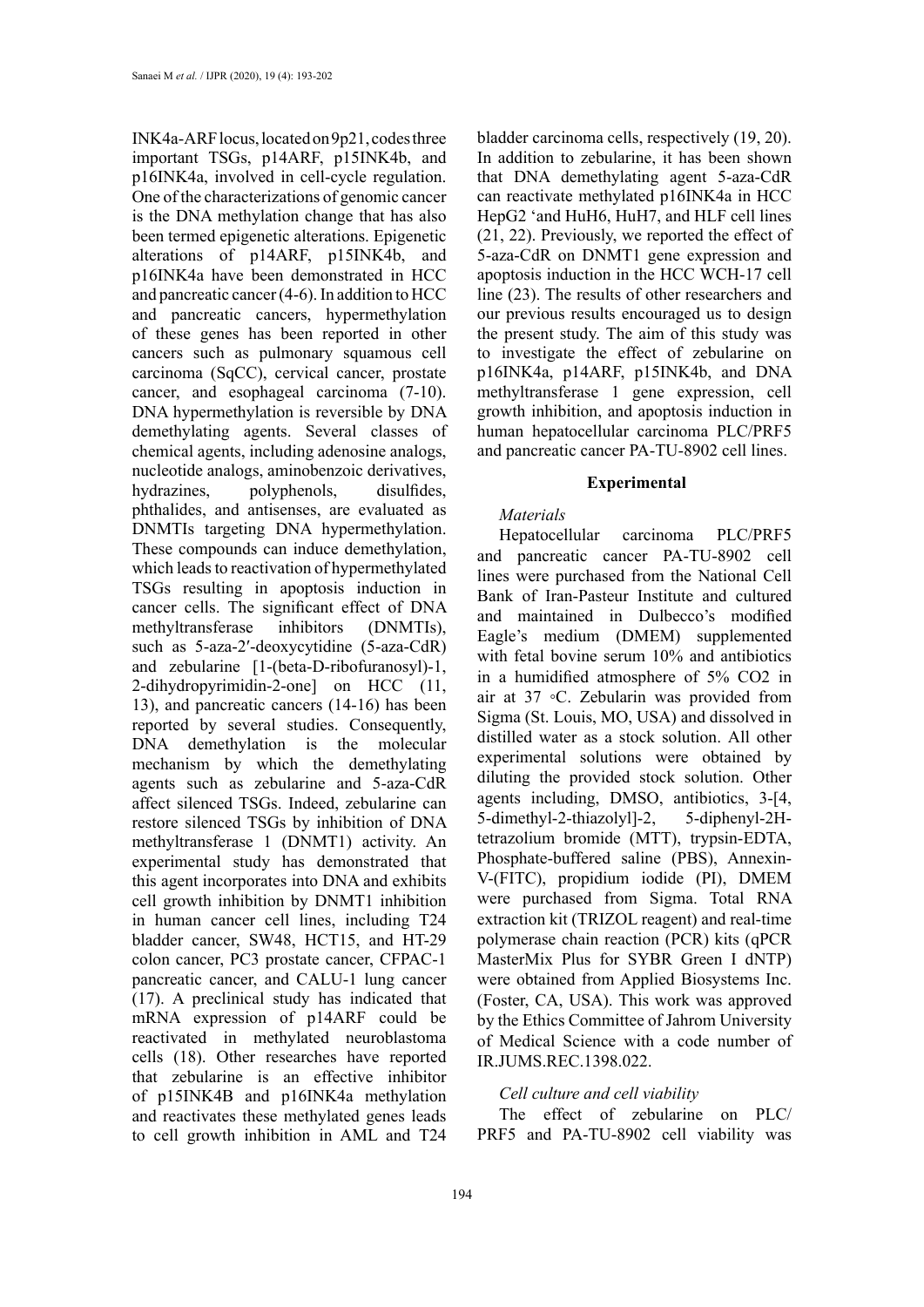investigated using MTT assay, based on the previously described method (23). Briefly, 5  $\times$  10<sup>5</sup> cells per well were treated with various concentrations of zebularine (0, 10, 25, 50, 75, 100, 250, and 500 μM). After 24 and 48 h of incubation, MTT (0.5 mg/mL PBS) was added to each well and incubated at 37 °C for 3 h to determine the number of living cells. Then the formed formazan crystals were dissolved in DMSO and shaken for 10 min to dissolve all of the crystals. Finally, the optical density was detected by a microplate reader at a wavelength of 570 nM. Each experiment was repeated three times (triplicates).

## *Cell apoptosis assay*

An apoptosis assay was performed to obtain the apoptotic effect of zebularine on PLC/ PRF5 and PA-TU-8902 cells, based on the previously described method (24). Briefly,  $5 \times$ 105 in 24-well plates were seeded in triplicate and incubated overnight. Then, the PLC/PRF5 and PA-TU-8902 cells were treated with zebularine in indicated concentration (74.65 and 98.82  $\mu$ M respectively), according to IC<sub>50</sub> values, for 24 and 48 h, the control groups were incubated with medium + distilled water. distilled water equivalent to the drug solvent was used. Following the staining of the samples using annexin V-FITC and PI, they were analyzed by FACScan flow cytometry (Becton Dickinson, Heidelberg, Germany).

# *Real-time quantitative reversetranscription polymerase chain reaction (qRT-PCR) analysis*

To determine whether zebularine could affect p16INK4a, p14ARF, p15INK4b, and DNA methyltransferase 1 gene expression, qRT-PCR was performed. After treatment times (24 and 48 h), total RNA was isolated from PLC/PRF5 and PA-TU-8902 cells treated with zebularine (74.65 and 98.82 μM respectively) using Trizol reagent (Invitrogen), and cDNA was synthesized from total RNA with Superscript III reverse transcriptase (Invitrogen). The expression of mRNAs was measured by quantitative real-time PCR using StepOnePlus (Applied Biosystem, USA) instrument and SYBER green PCR kit (TaKaRa Bio). The thermocycling condition and the amplification reactions were performed as mentioned previously (26). The primer sequences of the genes are shown in Table 1. GAPDH was used as an endogenous control. Data were analyzed using the comparative Ct (ΔΔct) method.

#### *Statistical analysis*

The database was set up with the SPSS 16.0 software package (SPSS Inc., Chicago, Illinois, USA) for analysis. The data were acquired from three tests and are shown as means  $\pm$  standard deviations. Statistical comparisons between groups were performed with ANOVA (one-way ANOVA) and Turkey test. A significant difference was considered as  $P < 0.05$ .

| Primer      | Primer sequences $(5'$ to $3')$ | Reference |  |
|-------------|---------------------------------|-----------|--|
| $p14^{ARF}$ | GTGGGTTTTAGTTTGTAGTT            |           |  |
| Forward     | AAACCTTTCCTACCTAATCT            | 27        |  |
| Reverse     |                                 |           |  |
| p15INK4b    | AAGCTGAGCCCAGGT CTCCTA          |           |  |
| Forward     |                                 | 28        |  |
| Reverse     | CCACCGTTGGCCGTAAACT             |           |  |
| p16INK4a    | CCCGCTTTCGTAGTTTTCAT            |           |  |
| Forward     |                                 | 29        |  |
| Reverse     | <b>TTATTTGAGCTTTGGTTCTG</b>     |           |  |
| DNMT1       |                                 |           |  |
| Forward     | GAG GAA GCT GCT AAG GAC TAG TTC | 30        |  |
| Reverse     | ACT CCA CAA TTT GAT CAC TAA ATC |           |  |

**Table 1.** The primer sequences of p16INK4a, p14ARF, p15INK4b, and DNMT1 genes. **Table 1.** The primer sequences of p16INK4a, p14ARF, p15INK4b, and DNMT1 genes.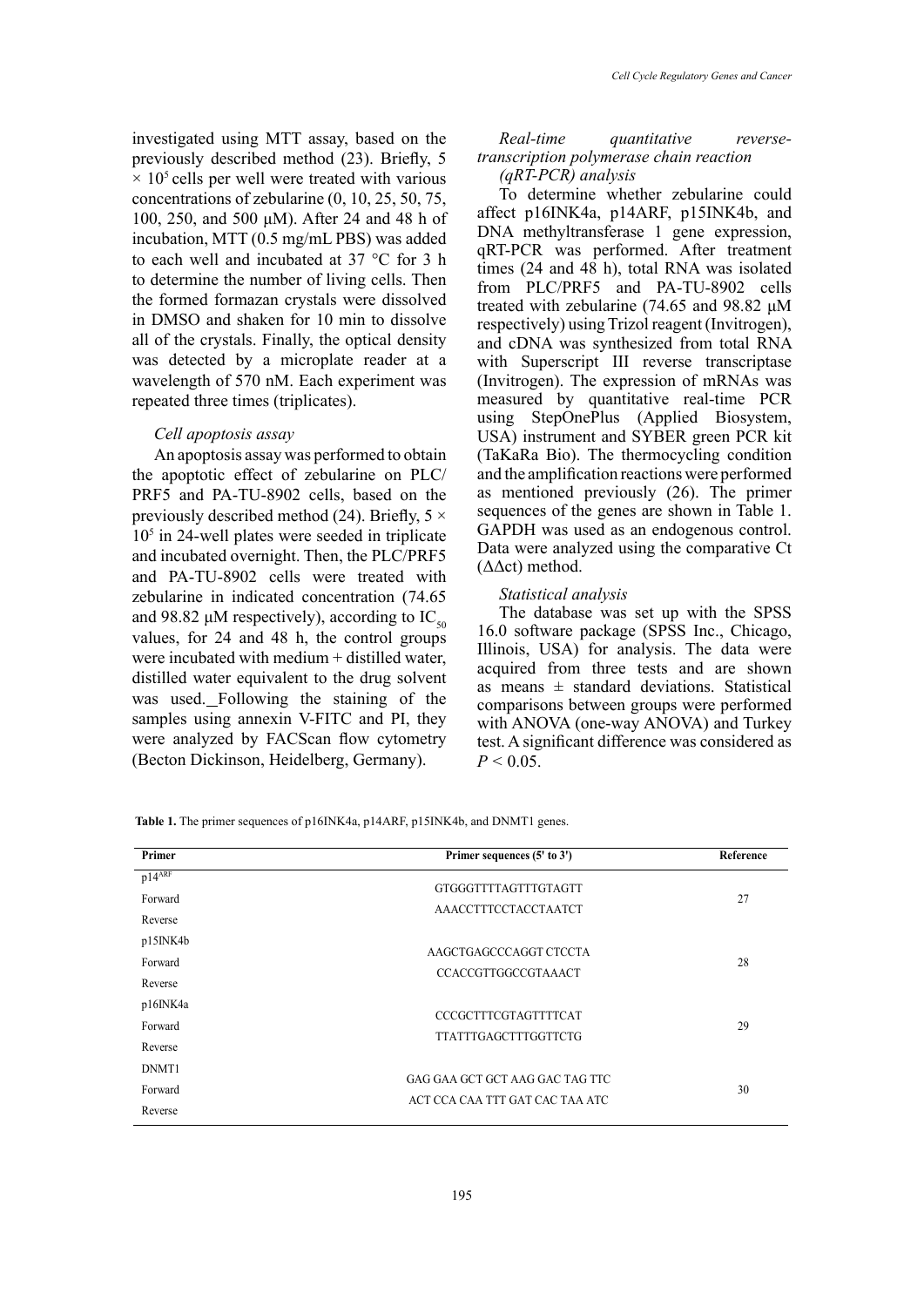#### **Results**

#### *Cell viability*

The viability of Hepatocellular carcinoma PLC/PRF5 and pancreatic cancer PA-TU-8902 cell lines treated with zebularine (10, 25, 50, 75, 100, 250, and 500 μM) was determined by MTT assay as mentioned in the method section. The inhibitory effect of zebularine on both PLC/PRF5 and PA-TU-8902 cell lines was dependent on the dose and incubation time, as shown in Figure 1. This agent demonstrated a significant inhibitory effect with all used doses ( $P < 0.003$ ). IC<sub>50</sub> values were obtained with approximately 74.65 and 98.82 μM, as a mean of 24 and 48 h, for PLC/PRF5 and PA-TU-8902 cell lines, respectively.

#### *Cell apoptosis*

To determine whether zebularine could induce apoptosis, the PLC/PRF5 and PA-TU-8902 cells were stained using annexin-V- (FITC), as mentioned in the method section. As depicted in Figure 2, significant differences were observed by comparing the amounts of annexin V-single positive zebularine-treated cells to the untreated control groups in both cell lines. The apoptotic effect of the agent on PLC/PRF5 cells in comparison to PA-TU-8902 cells was more significant. Besides, zebularine induced apoptosis in both cell lines in a time-dependent manner, Table 2 and Figure 3. In the apoptotic graph, the upper right quadrant shows the percentage of cells in late apoptosis, the lower right quadrant shows the percentage of cells in early apoptosis, the upper left quadrant shows the percentage of necrotic cells, and the lower left quadrant shows the percentage of viable cells.

# *Gene expression*

The effect of zebularine on p16INK4a, p14ARF, p15INK4b, and DNA methyltransferase 1 gene expression was evaluated by quantitative real-time RT-PCR analysis. The result indicated that treatment with zebularine (24 and 48 h) upregulated p16INK4a, p14ARF, p15INK4b, and downregulate DNMT1 gene expression significantly in both cell lines, the PLC/PRF5 and PA-TU-8902, Table 3, Figures 4 and 5. The effect of zebularine on the gene expression in PLC/ PRF5 cells in comparison to PA-TU-8902 cells was more significant.

# **Discussion**

Cell cycle progression and regulation is a highly-regulated process that involves multiple mechanisms and checkpoints. The molecular mechanism of various stages of the cell cycle has been evaluated during the past decade. The CDKs are a family of enzymes that form the heart of the regulatory machine during the cell cycle progression. The active form of these enzymes includes a complex of two proteins, a kinase, and a cyclin, which form positive regulators and induce cell cycle progression. Whereas CKIs account for the important negative regulators which stop cell cycle progression in response to multiple regulatory signals. The deregulation of the cell cycle regulatory genes such as CDKs is one of the most frequent alterations during tumorigenesis and cancer development (31). The hypermethylation of CDKIs such as the CIP/KIP family has been shown in several cancers (32, 33). Indeed, the silencing of the CDKIs promoter by hypermethylation plays an important role in cancer induction and tumor development. *In-vitro* studies have indicated that DNA demethylating agents can reactivate silenced TSGs such as  $p14^{ARF}$ ,  $p16^{INK4A}$ , and  $p53$  (34, 35). In the present study, zebularine inhibited cell growth and induced apoptosis in both PLC/PRF5 and PA-TU-8902 cell lines. Subsequently, we evaluated the molecular mechanism of this effect and found that it upregulated p16INK4a, p14ARF, and p15INK4b and down-regulated DNA methyltransferase 1 gene expression significantly. Additionally, our work demonstrated that zebularine had a more significant effect on PLC/PRF5 in comparison to TU-8902 cells. A similar pathway has been reported for zebularine in other cancers. It has been reported that this compound upregulates p16, p21, and p27gene expression by inhibition of DNMT1 activity in bladder transitional carcinoma cells T24, pancreatic carcinoma CFPAC-1 cells, colon carcinoma HCT15, SW48, and HT-29, and lung carcinoma CALU-1 cell lines (17). Another study has been shown that zebularine down-regulates CDK2 and upregulates p21WAF/CIP1 and p53 in HCC HepG2 (12). In acute myeloid leukemia (AML), AML193,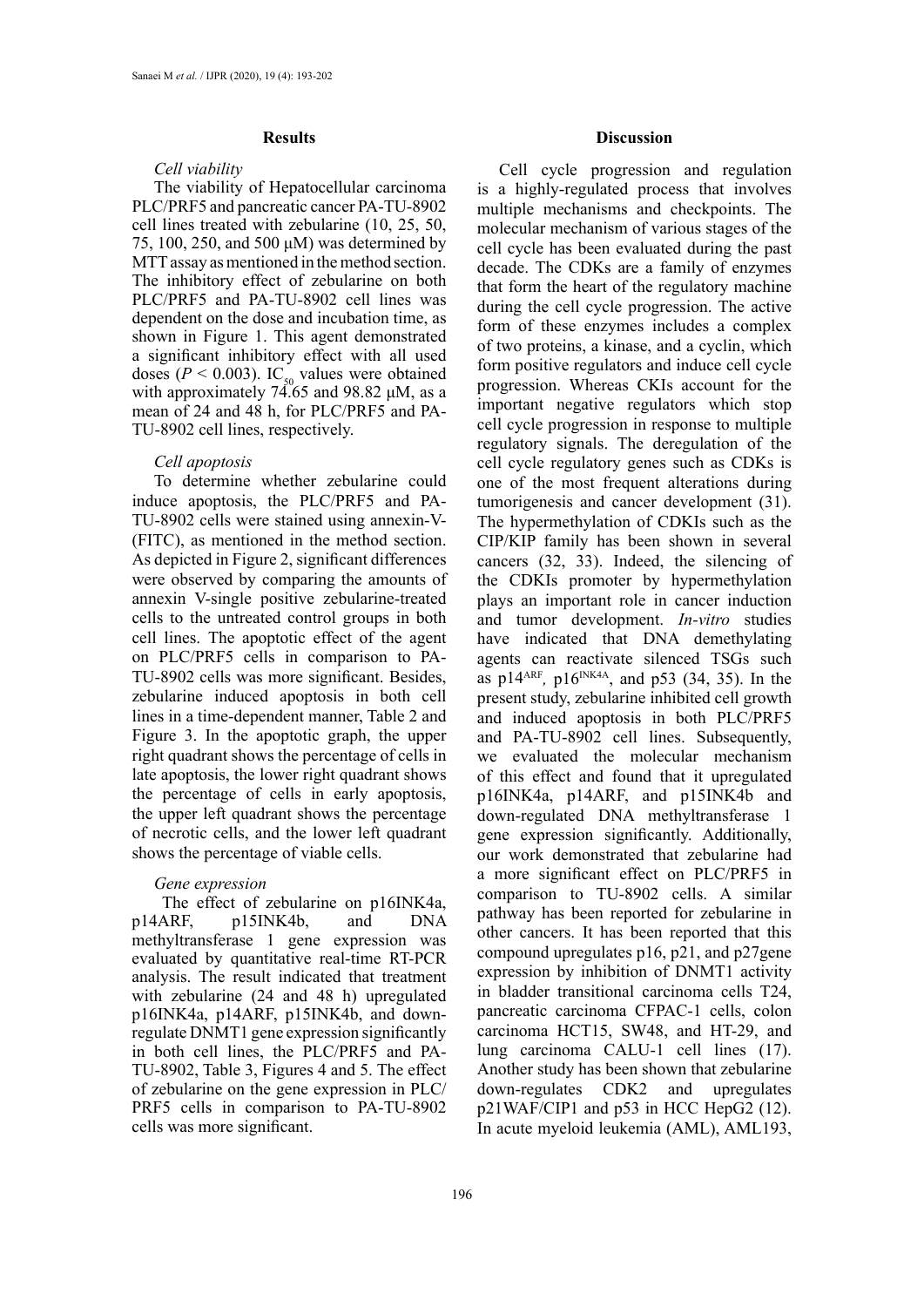zebularine treatment results in a dosedependent increase in p15INK4B expression and apoptosis induction (19). Increased expression of the silenced cell cycle regulatory genes after inhibition of DNMTs by DNA demethylating agent 5-aza-CdR has been reported by several studies. By this pathway, DNMTs inhibition, zebularine increases p53/ p21Waf1/Cip1 expression in A549 cells (wildtype p53) (36). In esophageal cancer cell lines, this compound can increase p27kip1 mRNA expression through DNA demethylation (37). An important molecular mechanism of INK4 family, including p16INK4a, p15INK4b, p18INK4c, and p19INK4d, is the cyclin D-Cdk4-6/INK4/Rb/E2F pathway, which plays a significant role in controlling cell growth by integrating multiple antimitogenic and mitogenic stimuli. This family, INK4 family, blocks the cell cycle progression by binding to either Cdk4 or Cdk6 and inhibiting the action of cyclin D (38). In addition to the

INK4 family, DNMTIs can induce apoptosis by reactivation of Cip/Kip family, including p21Cip1, p27Kip1, and p57Kip2 (39). *In-vitro* study has been shown that DNA methyltransferase inhibitor 5-aza-CdR can induce G2/M cell cycle arrest in leukemia cells by p21WAF1/CIP1 up-regulation (40). Overexpression of p57 has been reported in pancreatic cancer cell lines after treatment with 5-aza-CdR (41). Besides, this compound can restore the P21 gene in HCC, a major mechanism causing cell cycle arrest in this cell line (42).

In summary, DNA methyltransferase inhibitors can inhibit cell growth and induce apoptosis by reactivation of cell cycle regulatory genes, INK4, and the Cip/Kip family. We did not evaluate the effect of 5-aza-CdR on the Cip/Kip family in HCC and pancreatic cancer. Therefore, this evaluation is recommended.

**Table 2.** The percentage of apoptotic cells treated with zebularine at different periods. A significant difference was considered as  $P < 0.05$ 

| <b>Cell line</b> | Drug       | Dose $(\mu M)$ | Duration (h) | Apoptosis $(\% )$ | P-value |
|------------------|------------|----------------|--------------|-------------------|---------|
| PLC/PRF5         | zebularine | 74.65          | 24           | 48.27             | 0.001   |
| PLC/PRF5         | zebularine | 74.65          | 48           | 97                | 0.001   |
| PA-TU-8902       | zebularine | 98.82          | 24           | 12.54             | 0.001   |
| PA-TU-8902       | zebularine | 98.82          | 48           | 45.24             | 0.001   |

*P*-value: *P* < 0.001.



*b* effects of zebularine (0, 10, 25, 50, 75, 100, 250, and 500 μM) on PLC/PRF5 and PA-TU-8902 cell viability  $\overline{\phantom{a}}$  assay at different times (24 and 48 h). Values are means of three experiments in triplicate. The zebularine had a dose- and time-dependent effect, statistical comparisons between groups were performed with ANOVA (One–way ANOVA) and<br>Turkey test. **Figure 1.** *In-vitro* effects of zebularine (0, 10, 25, 50, 75, 100, 250, and 500 μM) on PLC/PRF5 and PA-TU-8902 cell viability evaluated by MTT Assay at different times (24 and 48 h). Values are means of three experiments in triplicate. The zebularine had Turkey test.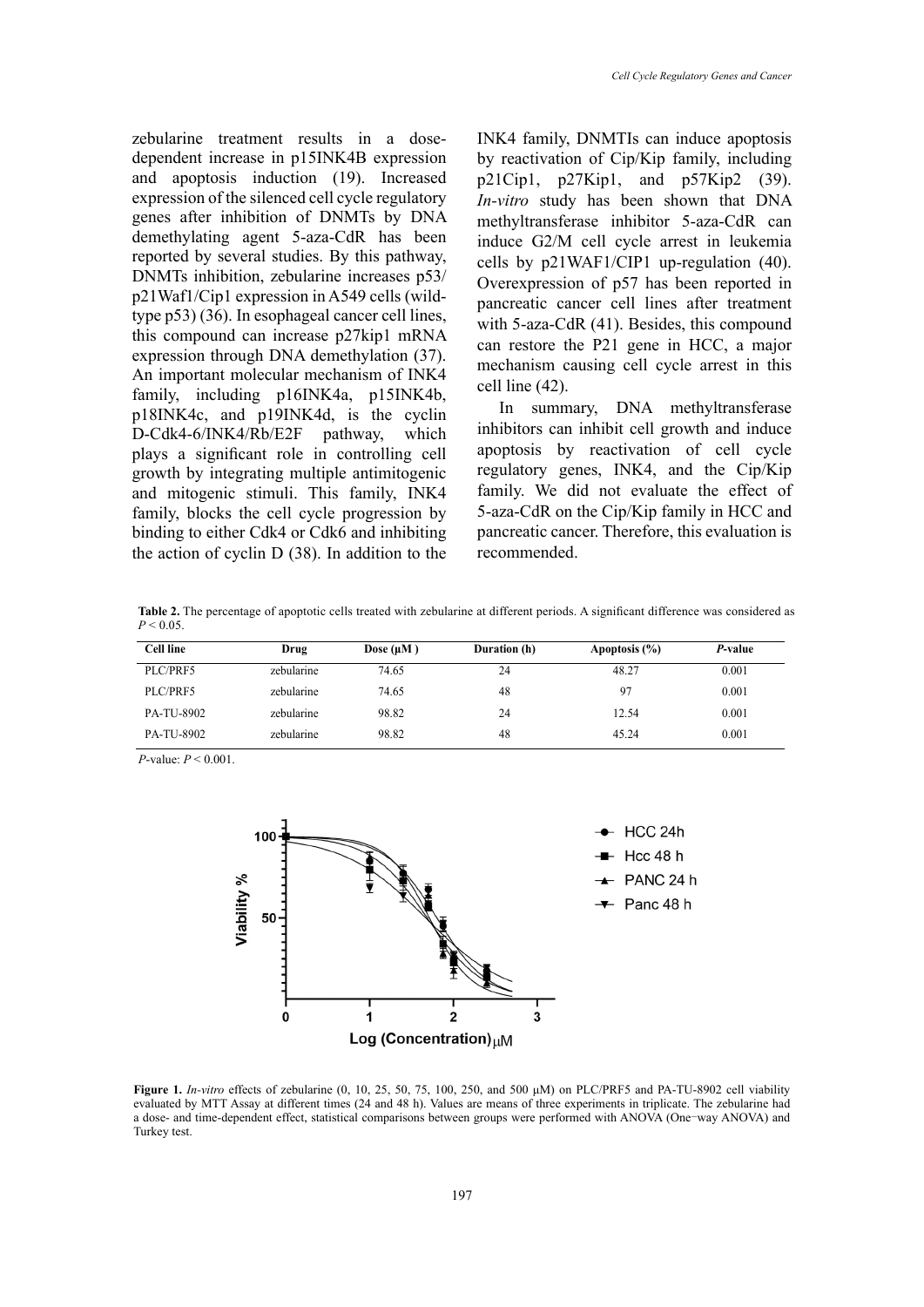

**Figure 2.** The apoptotic effect of zebularine on PLC/PRF5 and PA-TU-8902 cells (74.65 and 98.82 μM respectively) versus control groups at 24 and 48 h. The cells were treated with zebularine for 24 and 48 h, and the apoptotic effect was investigated by flow cytometric analysis. Results were obtained from three independent experiments and were expressed as mean ± standard error of the mean. The upper right quadrant of each figure shows the percentage of cells in late apoptosis, the lower right quadrant shows the percentage of cells in early apoptosis, the upper left quadrant shows the percentage of necrotic cells, and the lower left quadrant shows the percentage of viable cells. The zebularine induced apoptosis of both cell lines significantly in a time-dependent manner  $(P < 0.001)$ .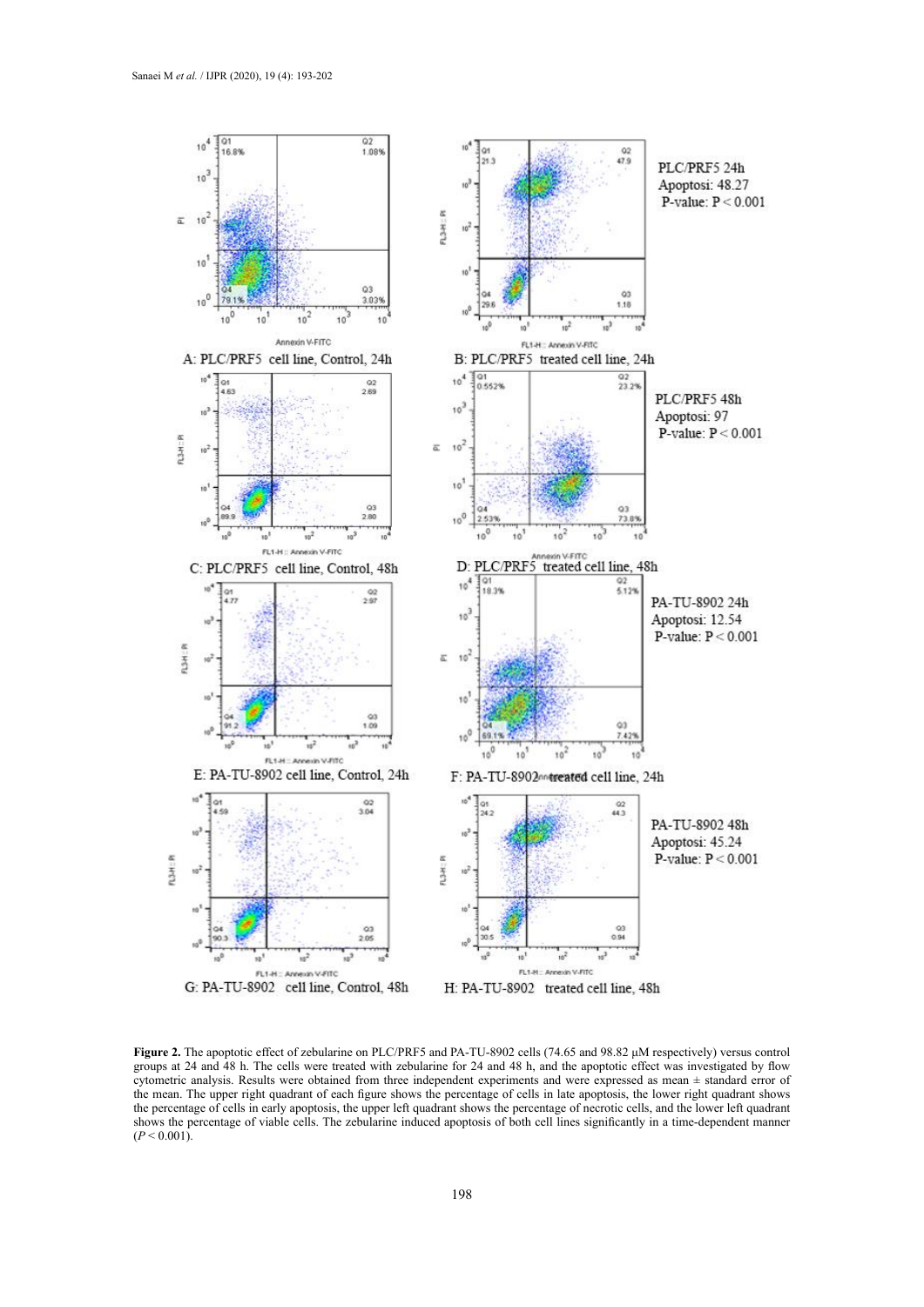| <b>Cell line</b> | Gene     | Drug       | Dose $(\mu M)$ | Duration (h) | <b>Expression</b> | P-value |
|------------------|----------|------------|----------------|--------------|-------------------|---------|
| PLC/PRF5         | p14ARF   | zebularine | 74.65 μM       | 24           | 2.9               | 0.001   |
| PLC/PRF5         | p14ARF   | zebularine | 74.65 µM       | 48           | 3.6               | 0.001   |
| PLC/PRF5         | p15INK4b | zebularine | 74.65 µM       | 24           | 2.8               | 0.001   |
| PLC/PRF5         | p15INK4b | zebularine | 74.65 µM       | 48           | 3.5               | 0.001   |
| PLC/PRF5         | p16INK4a | zebularine | 74.65 µM       | 24           | 2.7               | 0.001   |
| PLC/PRF5         | p16INK4a | zebularine | 74.65 µM       | 48           | 3.7               | 0.001   |
| PLC/PRF5         | DNMT1    | zebularine | 74.65 µM       | 24           | 0.40              | 0.001   |
| PLC/PRF5         | DNMT1    | zebularine | 74.65 µM       | 48           | 0.18              | 0.001   |
| PA-TU-8902       | p14ARF   | zebularine | 98.82 µM       | 24           | 2.4               | 0.001   |
| PA-TU-8902       | p14ARF   | zebularine | 98.82 µM       | 48           | 2.7               | 0.001   |
| PA-TU-8902       | p15INK4b | zebularine | 98.82 µM       | 24           | 2.3               | 0.001   |
| PA-TU-8902       | p15INK4b | zebularine | 98.82 µM       | 48           | 2.5               | 0.001   |
| PA-TU-8902       | p16INK4a | zebularine | 98.82 µM       | 24           | 2.1               | 0.001   |
| PA-TU-8902       | p16INK4a | zebularine | 98.82 µM       | 48           | 2.4               | 0.001   |
| PA-TU-8902       | DNMT1    | zebularine | 98.82 µM       | 24           | 0.70              | 0.028   |
| PA-TU-8902       | DNMT1    | zebularine | 98.82 µM       | 48           | 0.45              | 0.001   |

to untreated control groups. A significant difference was considered as  $P \le 0.05$ . **Table 3.** The relative expression level of p16INK4a, p14ARF, p15INK4b, *and* DNMT1 genes in treated cell groups in comparison



Figure 3. The comparative effects of zebularine at a concentration of 74.65  $\mu$ M on PLC/PRF5 cells compared to PA-TU-8902 cells treated with zebularine at a concentration of 98.82  $\mu$ M. The first column of each group belongs to the control group and the differences between the treated and untreated control groups. As shown above, zebularine indicated a more significant apoptotic effect others belong to treated cells with the zebularine with the mentioned concentrations at 24 and 48 h. Asterisks (\*) indicate significant on PLC/PRF5 cells in comparison to PA-TU-8902 cells.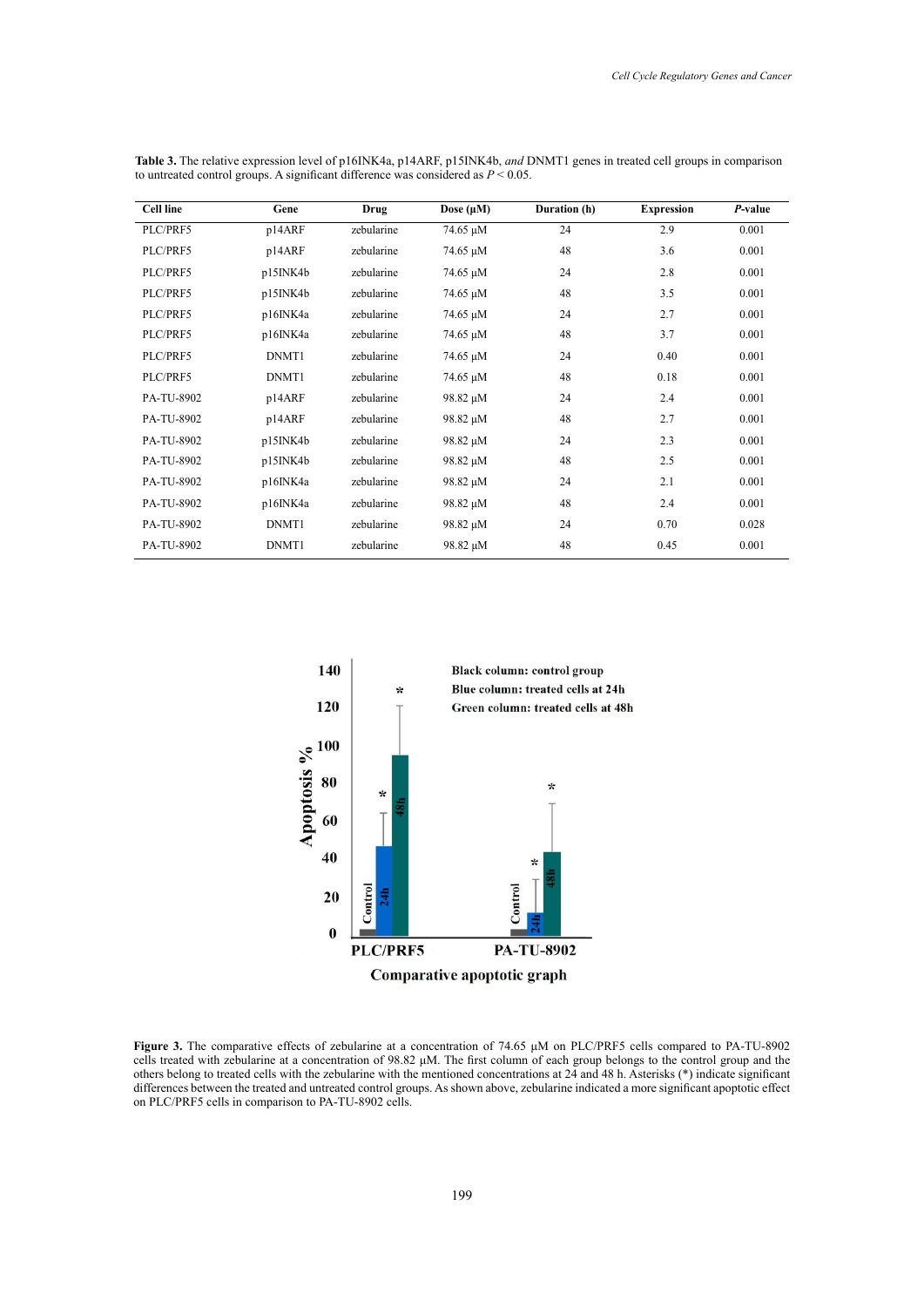

zebularine (74.65 μM) versus control groups at 24 and 48 h. The first column of each group belongs to the control group and the others belong to the treated cells with zebularine at 24 and 48 h. Asterisks (\*) indicate significant differences between the treated and **Figure 4.** The relative expression level of p16INK4a, p14ARF, p15INK4b, *and* DNMT1 genes in the PLC/PRF5 cells treated with untreated groups.



zebularine (98.82 µM) versus control groups at 24 and 48 h. The first column of each group belongs to the control group and the others belong to treated cells with the zebularine at 24 and 48 h. Asterisks (\*) indicate significant differences between the treated and **Figure 5.** The relative expression level of p16INK4a, p14ARF, p15INK4b, *and* DNMT1 genes in the PA-TU-8902 cells treated with untreated groups.

# **Conclusion**

In conclusion, our finding demonstrated that zebularine inhibited PLC/PRF5 and PA-TU-8902 cell growth and induced apoptosis in these cell lines. The most likely mechanism underlying the zebularine inhibited cell growth and induced apoptosis involves downregulation of DNMT1 and up-regulation of p16INK4a, p14ARF, and p15INK4b genes. This result suggests that zebularine may have

wide therapeutic applications in hepatocellular carcinoma and pancreatic cancer.

# **Author contribution**

This study is a research work that reports the Effect of Zebularine on p16INK4a, p14ARF, p15INK4b, and DNA Methyltransferase 1 Gene Expression, Cell Growth Inhibition, and Apoptosis Induction in Human Hepatocellular Carcinoma PLC/PRF5 and Pancreatic Cancer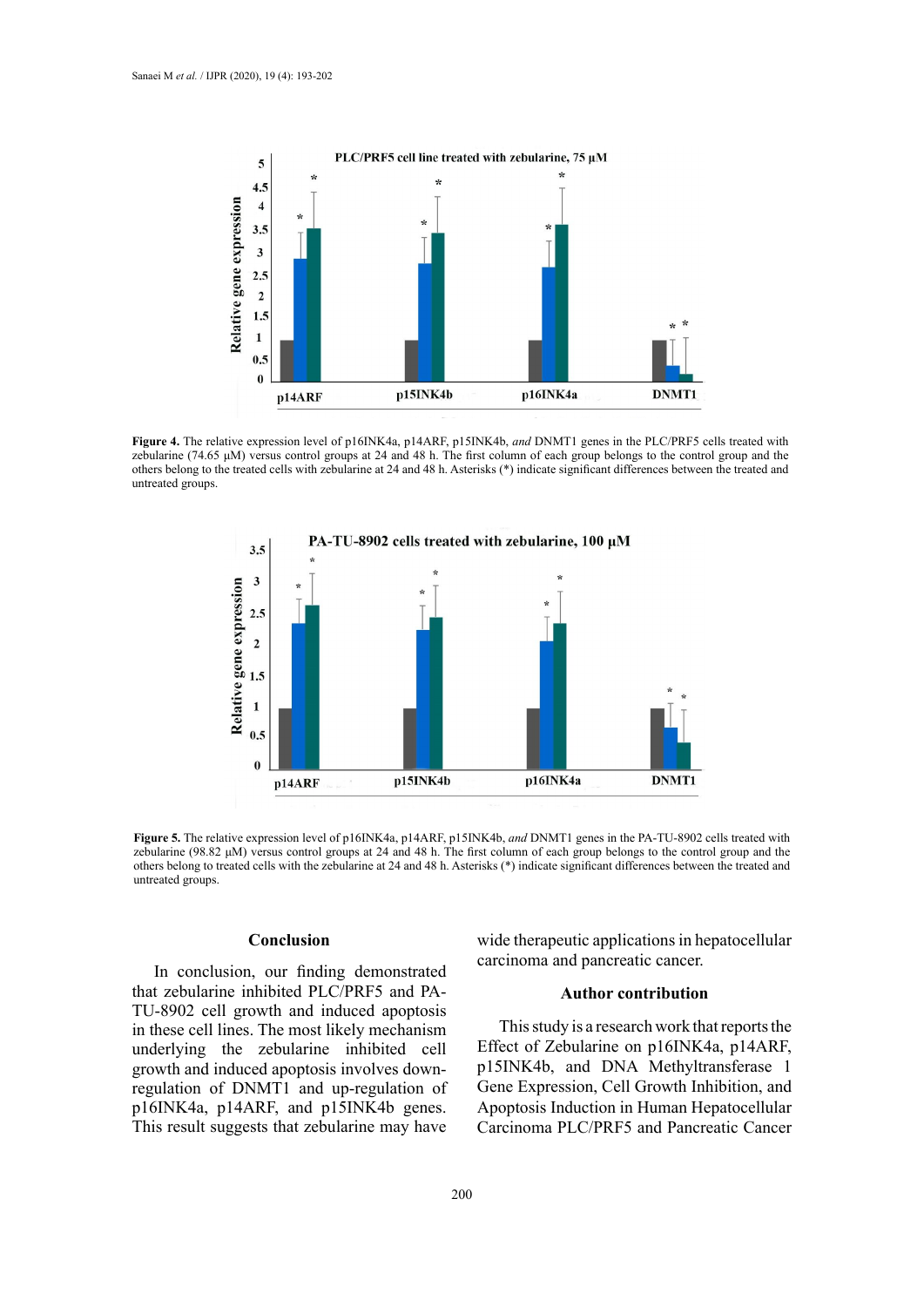PA-TU-8902 Cell Lines. It has not been previously submitted by any other journal, and all of the authors read and approved the final version of the manuscript. All authors generated the ideas and contributed to the writing of the manuscript, acquisition of data, analysis, and interpretation of data, and revised the article. All authors approved the final revision.

# **Acknowledgments**

This article was supported by the adjutancy of research of Jahrom University of Medical Sciences, Iran. The article was extracted from the medical student Farzane Hosseini's thesis.

# **References**

- (1) Kamisawa T, Wood LD, Itoi T and Takaori K. Pancreatic cancer. *Lancet* (2016) 388: 73-85.
- (2) Thomas MB, Jaffe D, Choti MM, Belghiti J, Curley S, Fong Y, Gores G, Kerlan R, Merle P and O'Neil B. Hepatocellular carcinoma: consensus recommendations of the national cancer institute clinical trials planning meeting. *J. Clin. Oncol.* (2010) 28: 3994-4005.
- (3) Tischoff I and Tannapfel A. DNA methylation in hepatocellular carcinoma. *World J. Gastroenterol.* (2008) 14: 1741-8.
- (4) Tannapfel A, Busse C, Weinans L, Benicke M, Katalinic A, Geißler F, Hauss J and Wittekind C. INK4a-ARF alterations and p53 mutations in hepatocellular carcinomas. *Oncogene* (2001) 20: 7104-9.
- (5) Zhang Z, Rosen DG, Yao JL, Huang J and Liu J. Expression of p14 ARF, p15 INK4b, p16 INK4a, and DCR2 increases during prostate cancer progression. *Mod. Pathol.* (2006) 19: 1339-43.
- (6) Li G, Ji Y, Liu C, Li J and Zhou Y. Reduced levels of p15INK4b, p16INK4a, p21cip1 and p27kip1 in pancreatic carcinoma. *Mol. Med. Report.* (2012) 5: 1106-10.
- (7) Furonaka O, Takeshima Y, Awaya H, Ishida H, Kohno N and Inai K. Aberrant methylation of p14ARF, p15INK4b and p16INK4a genes and location of the primary site in pulmonary squamous cell carcinoma. *Pathol. Int.* (2004) 54: 549-55.
- (8) Jha AK, Nikbakht M, Jain V, Capalash N and Kaur J. p16INK4a and p15INK4b gene promoter methylation in cervical cancer patients. *Oncol. Lett.* (2012) 3: 1331-5.
- (9) Konishi N, Nakamura M, Kishi M, Nishimine M, Ishida E and Shimada K. DNA hypermethylation status of multiple genes in prostate adenocarcinomas.

*Jpn. J. Cancer Res.* (2002) 93: 767-73.

- (10) Bai P, Xiao X, Zou J, Cui L, Bui Nguyen TM, Liu J, Xiao J, Chang B, Wu J and Wang H. Expression of p14ARF, p15INK4b, p16INK4a and skp2 increases during esophageal squamous cell cancer progression. *Exp. Ther. Med.* (2012) 3: 1026-32.
- (11) Hirasawa Y, Arai M, Imazeki F, Tada M, Mikata R, Fukai K, Miyazaki M, Ochiai T, Saisho H and Yokosuka O. Methylation status of genes upregulated by demethylating agent 5-aza-2′-deoxycytidine in hepatocellular carcinoma. *Oncology* (2006) 71: 77-85.
- (12) Nakamura K, Aizawa K, Nakabayashi K, Kato N, Yamauchi J, Hata K and Tanoue A. DNA methyltransferase inhibitor zebularine inhibits human hepatic carcinoma cells proliferation and induces apoptosis. *PLoS One* (2013) 8: 54036-41.
- (13) Andersen JB, Factor VM, Marquardt JU, Raggi C, Lee YH, Seo D, Conner EA and Thorgeirsson SS. An integrated genomic and epigenomic approach predicts therapeutic response to zebularine in human liver cancer. *Sci. Transl. Med.* (2010) 2: 54-77.
- (14) Neureiter D, Zopf S, Leu T, Dietze O, Hauser-Kronberger C, Hahn EG, Herold C and Ocker M. Apoptosis, proliferation and differentiation patterns are influenced by Zebularine and SAHA in pancreatic cancer models. *Scand. J. Gastroenterol.* (2007) 42: 103-16.
- (15) Yoo CB, Valente R, Congiatu C, Gavazza F, Angel A, Siddiqui MA, Jones PA, McGuigan C and Marquez VE. Activation of p16 gene silenced by DNA methylation in cancer cells by phosphoramidate derivatives of 2′-deoxyzebularine. *J. Med. Chem.* (2008) 51: 7593-601.
- (16) Valenzuela MMA, Neidigh JW and Wall NR. Antimetabolite treatment for pancreatic cancer. *Chemotherapy* (2014) 3: 137-43.
- (17) Cheng JC, Yoo CB, Weisenberger DJ, Chuang J, Wozniak C and Liang G. Preferential response of cancer cells to zebularine. *Cancer Cell* (2004) 6: 151-8.
- (18) Lassacher A, Heitzer E, Kerl H and Wolf P. p14ARF hypermethylation is common but INK4a-ARF locus or p53 mutations are rare in Merkel cell carcinoma. *J. Invest. Dermatol.* (2008) 128: 1788-96.
- (19) Scott SA, Lakshimikuttysamma A, Sheridan DP, Sanche SE, Geyer CR and DeCoteau JF. Zebularine inhibits human acute myeloid leukemia cell growth *in-vitro* in association with p15INK4B demethylation and reexpression. *Exp. Hematol.* (2007) 35: 263-73.
- (20) Cheng JC, Matsen CB, Gonzales FA, Ye W, Greer S, Marquez VE, Jones PA and Selker EU. Inhibition of DNA methylation and reactivation of silenced genes by zebularine. *J. Natl. Cancer Inst.* (2003) 95: 399- 409.